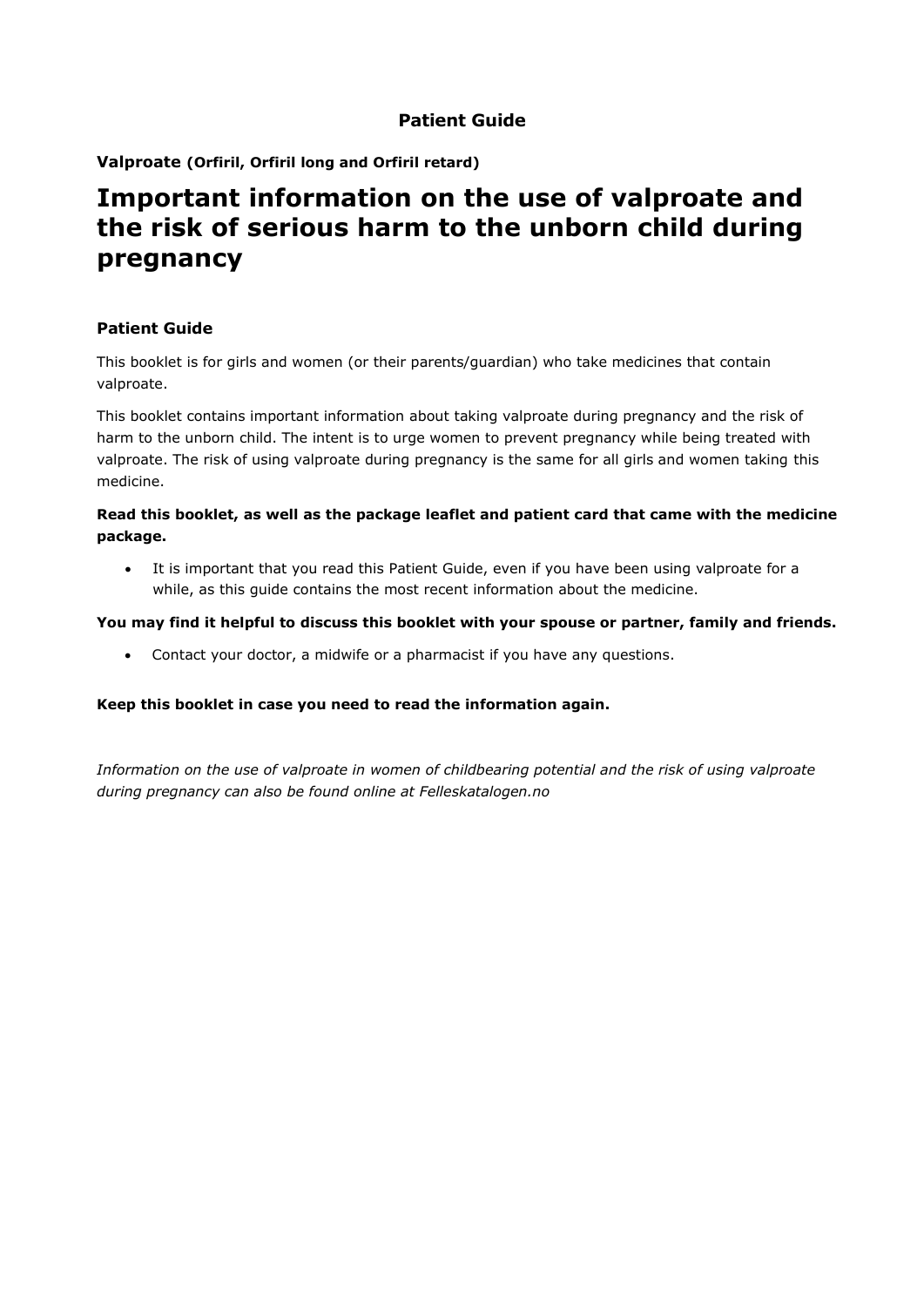### **CONTENTS**

- 1. Important information to keep in mind
- 2. Contraception for girls and women who are able to become pregnant
- 3. What are the risks of using valproate during pregnancy?
- 4. Birth defects
- 5. Developmental problems and learning disabilities
- 6. What does this mean for me?
	- I am starting treatment with valproate
	- I am taking valproate and have no plans to become pregnant
	- I am taking valproate and plan to become pregnant
	- I am taking valproate and am pregnant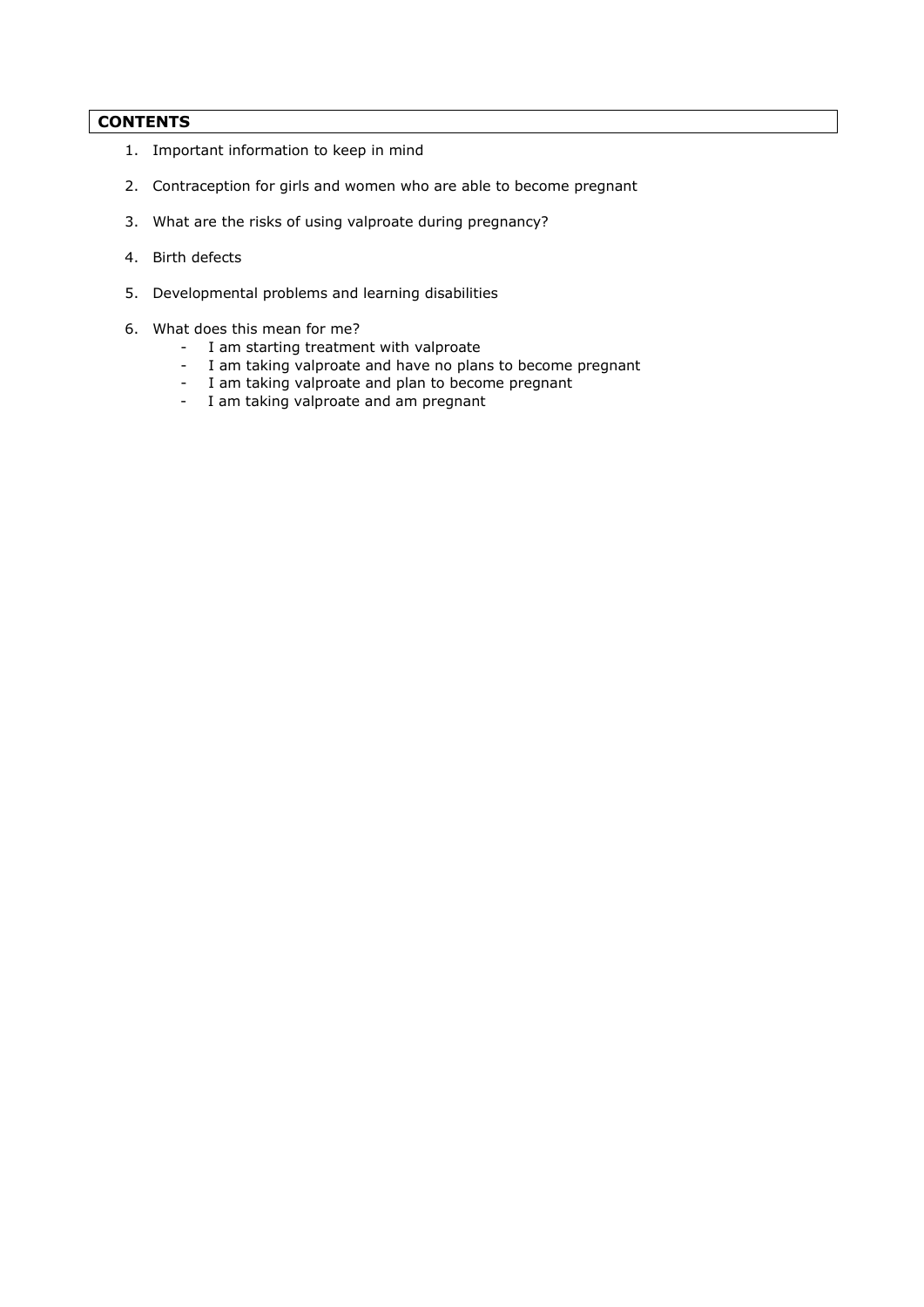# **1. IMPORTANT INFORMATION TO REMEMBER**

- Valproate is used in the treatment of epilepsy and bipolar disorder.
- Valproate taken during pregnancy can cause serious harm to the unborn child. It should not be used by girls or women unless there is no other adequate treatment.
- As long as you are taking valproate, you must always use effective contraception as recommended by your doctor, without interruption, during the entire treatment period to prevent unplanned pregnancy.
- If you think you may be pregnant, schedule an appointment with your doctor as soon as possible.
- If you plan to become pregnant, do not stop using contraception until you have talked to your doctor.
- Do not stop taking valproate unless your doctor advises you to, as your condition may worsen.
- Remember to keep regular appointments with a specialist, at least once a year.

During your appointment, you and the specialist will review a risk acknowledgement form that provides information on the risk of harm to an unborn child. This is to make sure that you understand the risks involved when taking valproate during pregnancy.

# **2. CONTRACEPTION FOR GIRLS AND WOMEN WHO COULD BECOME PREGNANT**

#### **Why should I use contraception?**

When taking valproate, you must always use effective contraception as recommended by your doctor, without interruption and during the entire period of treatment to prevent pregnancy.

### **What type of contraception should I use?**

Ask your doctor about the best type of contraceptive method for you.

Talk to your doctor, a gynaecologist/obstetrician or a midwife for more detailed advice.

# **3. WHAT ARE THE RISKS OF TAKING VALPROATE DURING PREGNANCY?**

#### **Risks to the unborn child**

If you take valproate while pregnant, it can seriously harm your unborn child.

- These risks are higher with valproate than with other medicines for epilepsy or bipolar disorder.
- The risks are present even with smaller doses of valproate the higher the dose, the higher the risk.

### **How could my baby be harmed?**

Taking valproate during pregnancy can harm your child in two ways:

- Birth defects.
- Developmental problems and learning disabilities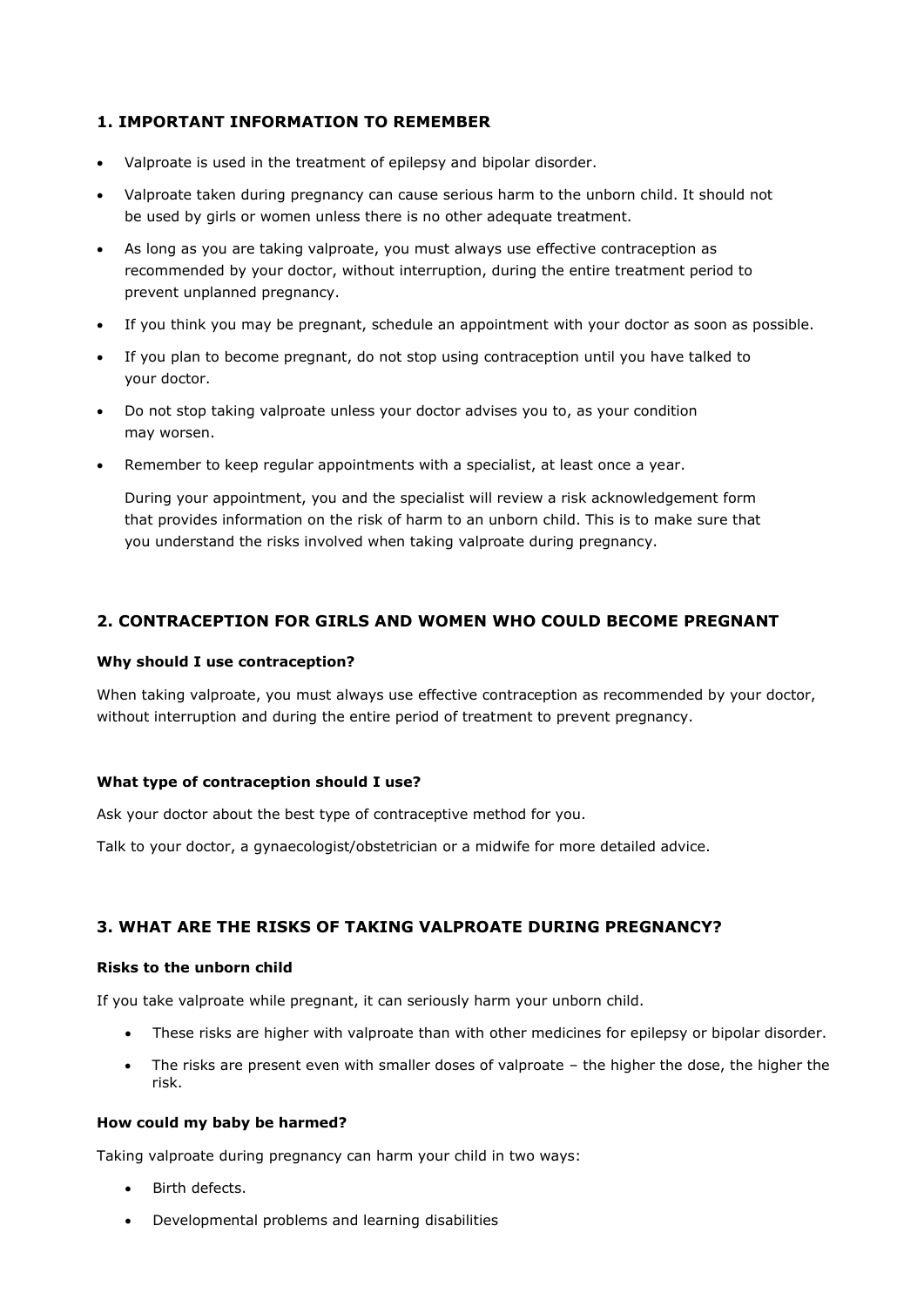# **4. BIRTH DEFECTS**

#### **Using valproate during pregnancy can cause serious birth defects**

For women in general, around 2 to 3 infants in every 100 will be born with birth defects.

For women who take valproate during pregnancy, around 10 infants in every 100 will have birth defects.

#### **What type of birth defects may occur?**

- Spina bifida a developmental disorder of the spine, where one or more vertebrae of the spine do not develop properly.
- Malformations of the face and skull such as cleft lip and cleft palate. This is where the upper lip and/or bones of the face are split.
- Malformations of the limbs, heart, kidney, urinary tract and sexual organs.
- Hearing problems or deafness.

### **5. DEVELOPMENTAL PROBLEMS AND LEARNING DISABILITIES**

### **The use of valproate during pregnancy can affect your child's development and learning abilities.**

Up to 30–40 in every 100 children who are exposed to valproate before birth will have developmental problems. The long-term effects of these are unknown.

The following known effects on development include:

- Delayed milestones such as late language and walking.
- Lower intelligence than other children of the same age.
- Poor speech and language skills.
- Memory problems.

Children of mothers who took valproate during pregnancy are at higher risk of autism or autism spectrum disorders. They are also at a higher risk of developing attention deficient and hyperactivity disorders (ADHD).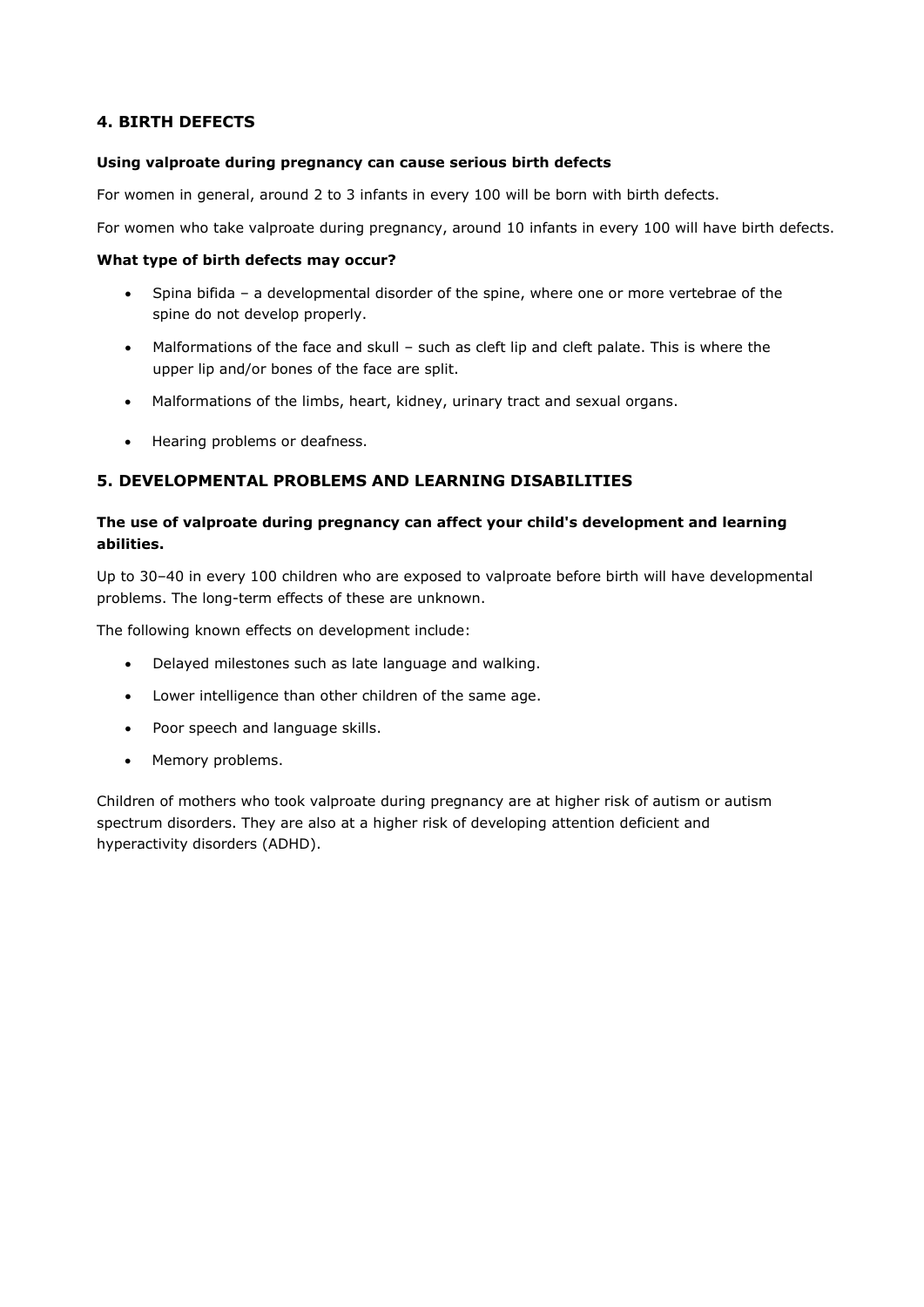### **6. WHAT DOES THIS MEAN FOR ME?**

Read more about the situation that applies to you below:

- I am starting treatment with valproate.
- I am taking valproate and have no plans to become pregnant.
- I am taking valproate and plan to become pregnant.
- I am taking valproate and am pregnant.

#### **I am starting treatment with valproate**

### **Your doctor will explain why they believe that valproate is the right medicine for you and inform you of the known risks:**

- If you are **too young to become pregnant:**
- Your doctor should only treat you with valproate if nothing else works.
	- It is important that you and your parents/guardians are aware of the risks of using valproate during pregnancy. This is so you know what to do when you are old enough to have children.
	- You or your parents/guardians must contact a specialist as soon as you have your first menstrual period while using valproate.
	- If you are already **old enough to become pregnant:**
		- Your doctor should only treat you with valproate if you are not pregnant and you are using contraception.
		- Your doctor will ask you to take a pregnancy test before starting you on valproate, and repeat this later if necessary. This is to make sure that you are not pregnant.
		- Always use effective contraception without interruption during your treatment with valproate. This is to make sure you do not become pregnant.
		- You and your doctor must assess your treatment regularly (at least once a year).
		- At your first appointment with your doctor, you will be asked to read a risk acknowledge form that explains the risk of harm to an unborn child. This is to make sure you know the risks of using valproate during pregnancy, and that you are informed of and understand the recommendation to prevent pregnancy while using valproate.
	- If you decide **you want to become pregnant**, you must talk to your doctor as soon as possible.
		- Do not stop using valproate or contraception before you have discussed this with your doctor.
		- Talk to your doctor about the risks to the child's health and how to keep your condition stable.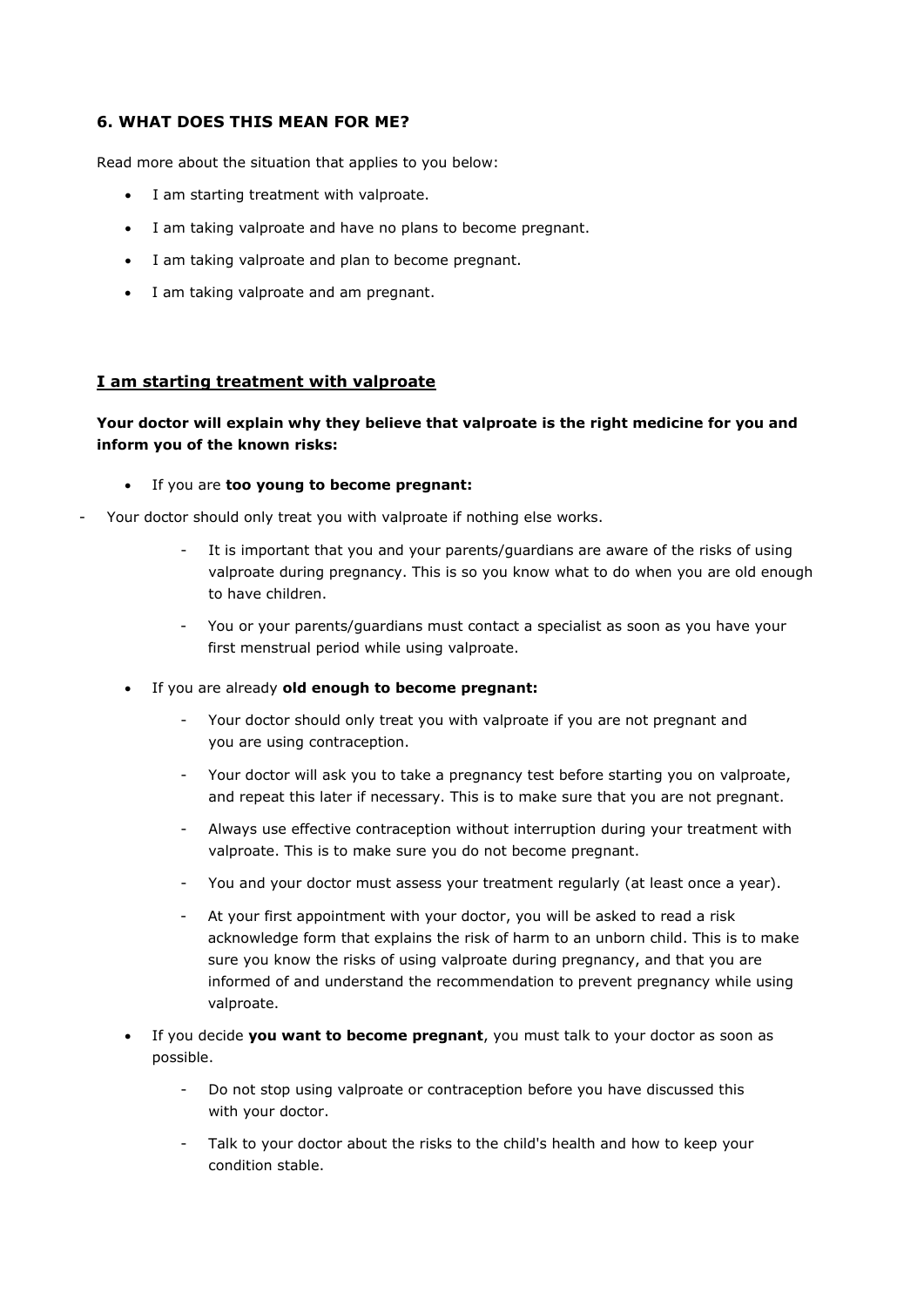You and your doctor must agree on future treatment before you try to become pregnant.

### **I am taking valproate and have no plans to become pregnant**

If you use valproate and do not plan to become pregnant, you must use an effective contraception at all times during your treatment period, without interruption.

Talk to your doctor, gynaecologist/obstetrician or midwife/public health nurse if you need advice on your method of contraception.

If you think you are pregnant, contact your doctor as soon as possible.

Do not stop taking valproate until you have discussed this with your doctor, even if you are pregnant, as this may be harmful to both you and your child.

You and your doctor must assess your treatment regularly (at least once a year).

At your annual appointment with your doctor, you will be asked to read a risk acknowledge form that explains the risk of birth defects. This is to make sure that you are informed and understand the risk of using valproate while pregnant, and that you are informed and understand the recommendation to prevent pregnancy when using valproate.

### **I am taking valproate and plan to become pregnant**

#### **If you are planning to have a baby, talk to your doctor first, but:**

- **keep taking valproate**
- **keep using contraception until you have spoken with your doctor**

It is important that you do not become pregnant until you have discussed your options with your doctor.

- Your doctor may need to change your medicine long before you become pregnant. This is to make sure that your condition remains stable.
- You must discuss what can be done to reduce the risks to your child's health while also ensuring that your condition remains stable.

You and your doctor must assess your treatment regularly (at least once a year).

At your appointment with your doctor, you will be asked to read a risk acknowledge form that explains the risk of birth defects. This is to make sure that you are informed and understand the risk of using valproate while pregnant, and that you are informed and understand the recommendation to prevent pregnancy when using valproate.